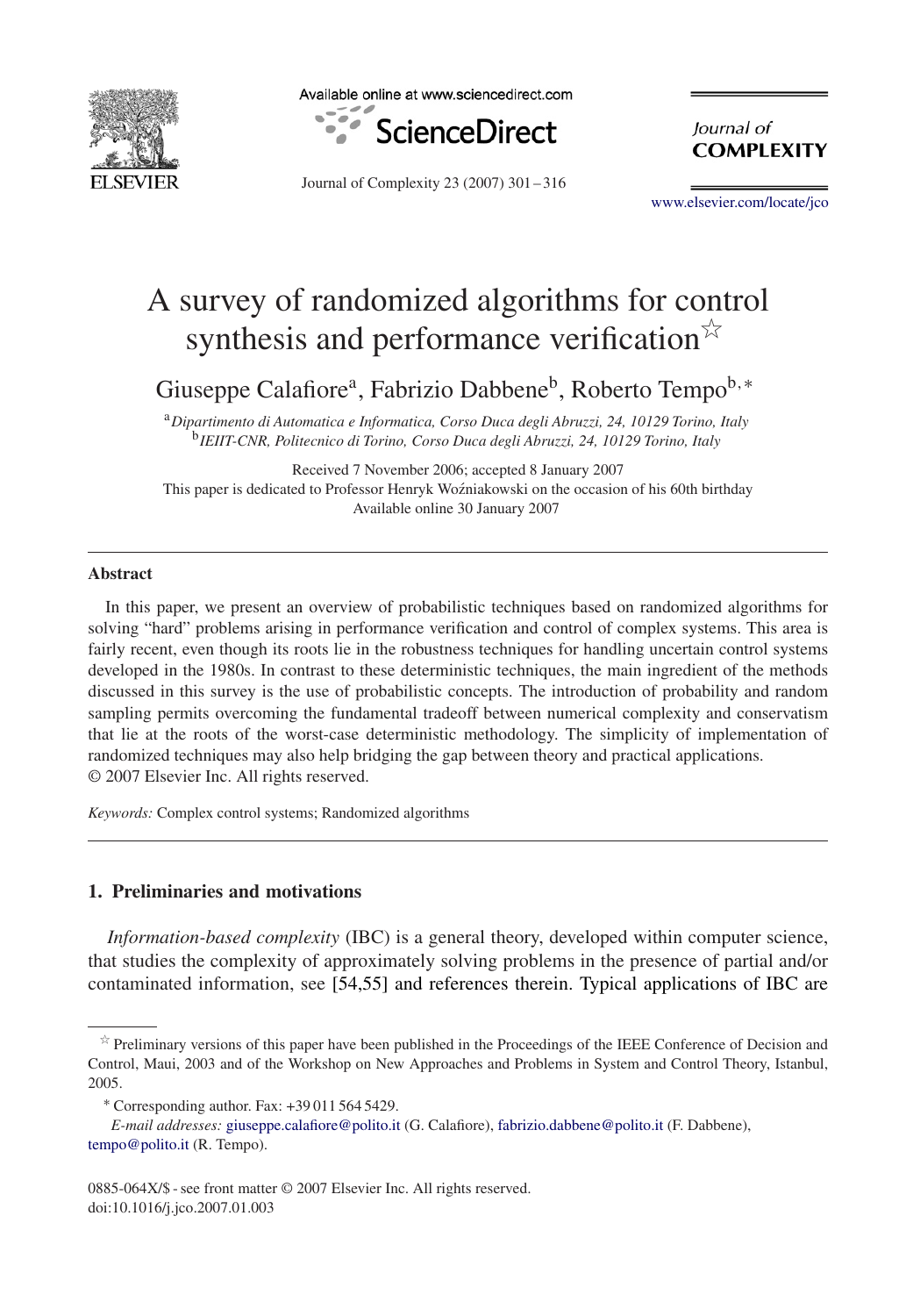distributed computation, clock synchronization, solution of nonlinear equations and integration problems. Other applications of IBC include system identification, time series analysis and control of uncertain systems. Earlier contributions developing optimal algorithms for control-oriented robust identification in the presence of noisy data within the general setting of IBC are [\[36,](#page-14-0)[49,](#page-15-0)[24\].](#page-14-0) While [\[36](#page-14-0)[,49\]](#page-15-0) studied optimal algorithms for parametric identification and filtering in the presence of noisy data, [\[24\]](#page-14-0) focused on nonparametric  $H_{\infty}$  identification. These papers, however, followed a deterministic approach. Other noticeable contributions not directly related to IBC but still linking optimality and complexity include [\[64\].](#page-15-0)

IBC originally focused on the worst-case setting, see [\[56\],](#page-15-0) but later expanded to other settings: average-case, probabilistic and asymptotic. In each setting, the task is to develop optimal algorithms and to compute the associated errors and computational complexity. It is interesting to observe that a similar path has been followed within the area of robust control. The first main contributions dealt with a worst-case approach, see [65] for the pioneering work of  $H_{\infty}$  control, but more recently several authors have discussed different settings for handling complex uncertain system. In particular, in this paper we survey the probabilistic, or randomized, approach to control design, see [\[52\].](#page-15-0)

Many pessimistic results on the complexity-theoretic barriers to (deterministic) robustness problems [\[6,](#page-13-0)[37,43\]](#page-14-0) have stimulated research in the direction of finding "ways around'' these limits; see also [\[57\]](#page-15-0) for discussions regarding the "curse of dimensionality'' within computer science and related areas. One option is, for instance, to first shift the meaning of robustness from its usual deterministic sense to a probabilistic one. In this respect, we would claim that a certain property of a control system is "almost'' robustly satisfied, if it holds for "most'' of the instances of the uncertainty. In other words, we accept the risk of this property being violated by a set of uncertainties having small probability measure. Such systems may be viewed as being *practically robust* from an engineering point of view. This shift in meaning implies a statistical description of the uncertainty, which is deemed more natural and engineeringly sound than a purely unknown-but-bounded one. Hence, one of the advantages of the probabilistic approach is to provide a rethinking of the relation between the stochastic and the robust paradigms, utilizing classical worst-case bounds of robust control together with probabilistic information, which is often neglected in the deterministic context. The interplay of probability and robustness also leads to innovative concepts such as the probabilistic robustness margin and the probability degradation function, see, for instance, [\[9,14\].](#page-13-0)

However, it should be noticed that moving from deterministic to probabilistic robustness does *not* automatically imply a simplification of the problem. Indeed, assessing probabilistic robustness of a given property may be even computationally harder than establishing robustness in the usual deterministic sense, since it requires the exact computation of a multi-dimensional probability integral [\[17\].](#page-14-0) It is at this point that *randomization* comes into play: the performance probability is *estimated* by randomly sampling the uncertainties, and tail inequalities are used to bound the estimation error. Since the estimated probability is itself a random quantity, this method always entails a certain *risk of failure*, i.e. there exists a nonzero probability of making an erroneous estimation. These algorithms, usually called *randomized algorithms* (RAs), often have low complexity and are associated to robustness bounds which are less conservative than the classical ones, obviously at the expense of a probabilistic risk.

Randomization can also be effectively used for control *synthesis*. Basically, three different methodologies are being developed for this purpose: the approach based on the Vapnik– Chervonenkis theory of learning [\[30,](#page-14-0)[60–63\],](#page-15-0) the scenario approach of [\[8\],](#page-13-0) and the sequential approximation methods based on gradient iterations [\[15,](#page-13-0)[21,22,26,27,33,40,45,](#page-14-0)[58\]](#page-15-0) or ellipsoid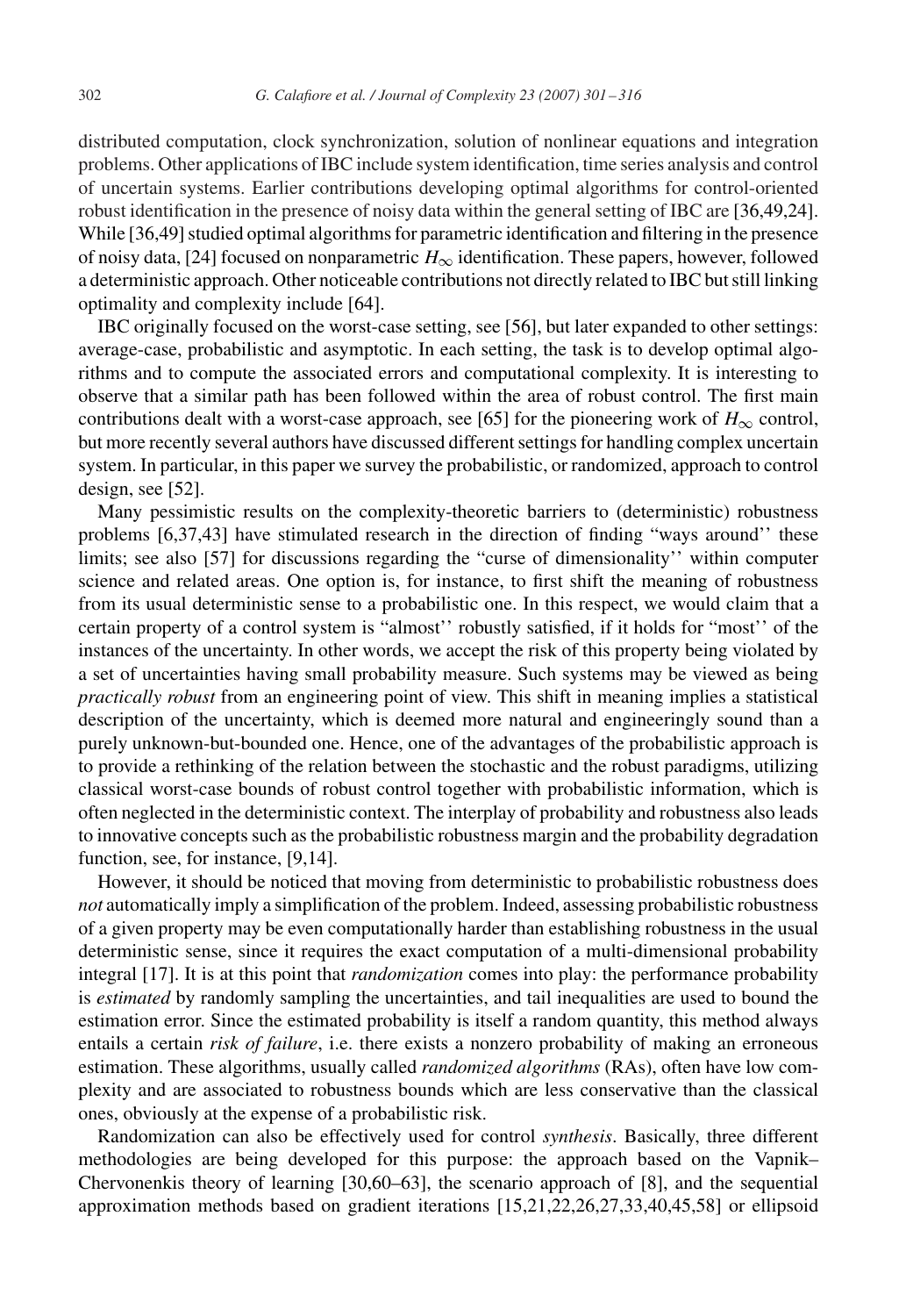iterations [\[28\].](#page-14-0) These latter algorithms fall in the general family of stochastic optimization programs [\[31\].](#page-14-0)

From the historical point of view, probabilistic methods for robustness made some early appearance in the eighties, but at that time they did not receive adequate attention in the systems and control literature. In particular, the notion of "probability of instability,'' which is crucial for stochastic robustness, was first introduced in the context of flight control in 1980 by Stengel [\[46\]](#page-14-0) and then revisited in his book on stochastic optimal control in 1986 [\[47\].](#page-14-0) In 1989, the paper [\[20\]](#page-14-0) by Djavdan et al. titled "Probabilistic robust controller design'' was published. This is presumably the first paper with a title containing both words "probabilistic'' and "robust.'' Subsequently, Stengel and coauthors continued the line of research on stochastic robustness exploring various techniques, mainly based on Monte Carlo, for the computation of the probability of instability and with specific attention to flight dynamics applications in aerospace engineering. However, the absence of newly developed mathematical tools limited these attempts to merge probability and robustness to *analysis* problems.

A few years later, in 1996 the papers [\[29](#page-14-0)[,50\]](#page-15-0) (developed independently by Khargonekar and Tikku and by Tempo et al.) proposed an approach based on explicit sample size bounds, thus refuelling enthusiasm on randomized techniques. Subsequently, the study of statistical learning theory and its application to robust control conducted by Vidyasagar [\[60–62\]](#page-15-0) provided additional impetus and also exposed researchers of robust control to a different viewpoint based on solid mathematical foundations. This formulation led to the development of RAs for control system *design*.

RAs and probabilistic methods are now becoming an increasingly popular tool within the robust control community. For a comprehensive treatment of these topics the reader is referred to the recently published books [\[12](#page-13-0)[,52\].](#page-15-0) A different perspective is given in [\[53\]](#page-15-0) where the class of *Las Vegas RAs* is introduced and studied. Interesting results regarding RAs for system identification and model validation are given in [\[7](#page-13-0)[,48\].](#page-15-0) Mixed methods, which successfully combine deterministic and probabilistic techniques, are analyzed in [\[18,23\]](#page-14-0) for solving the so-called one-in-a-box problem and for computing a fixed order stabilizer. Finally, specific applications of RAs for control systems include unmanned aerial vehicles (UAV) platform stabilization [\[34\],](#page-14-0) robustness of high-speed networks [\[2\]](#page-13-0) and synthesis of real-time embedded controllers [\[42\].](#page-14-0)

#### **2. RAs for robustness analysis**

In our exposition, we denote by RA any algorithm that makes some random choices in the course of its execution. The outcome of such a decision process is hence a random variable, and the quality of this outcome is to be assessed via a probabilistic statement.

Specifically, an RA for probabilistic robustness *analysis* is an algorithm that, based on random extractions of uncertainty samples, returns an estimated probability of satisfaction of an analysis condition. The estimate provided by the RA is within an a priori specified *accuracy*  $\varepsilon \in (0, 1)$ from the true value, with high *confidence*  $1 - \delta$ ,  $\delta \in (0, 1)$ . That is, the algorithm may indeed fail to return an approximately correct estimate, but with probability at most  $\delta$ .

Formally, let  $\Delta \in \mathbb{D}$  represent the random uncertainty acting on the system, where  $\mathbb{D}$  is the support of the random variable  $\Delta$  (for instance,  $\mathbb D$  can be the space of  $\ell$ -dimensional real vectors, or the space of block-structured matrices with a norm bound), and denote with  $f_{\Delta}(\Lambda)$  the probability density function (pdf) of  $\Delta$ . Let further  $J(\Delta)$  :  $\mathbb{D} \to \mathbb{R}$  be a *performance function* for the uncertain system, i.e. a function measuring the performance of the system for a given value of  $\Delta$ . For instance,  $J(\Delta)$  can be the  $\mathcal{H}_2$  or the  $\mathcal{H}_{\infty}$  norm of the system.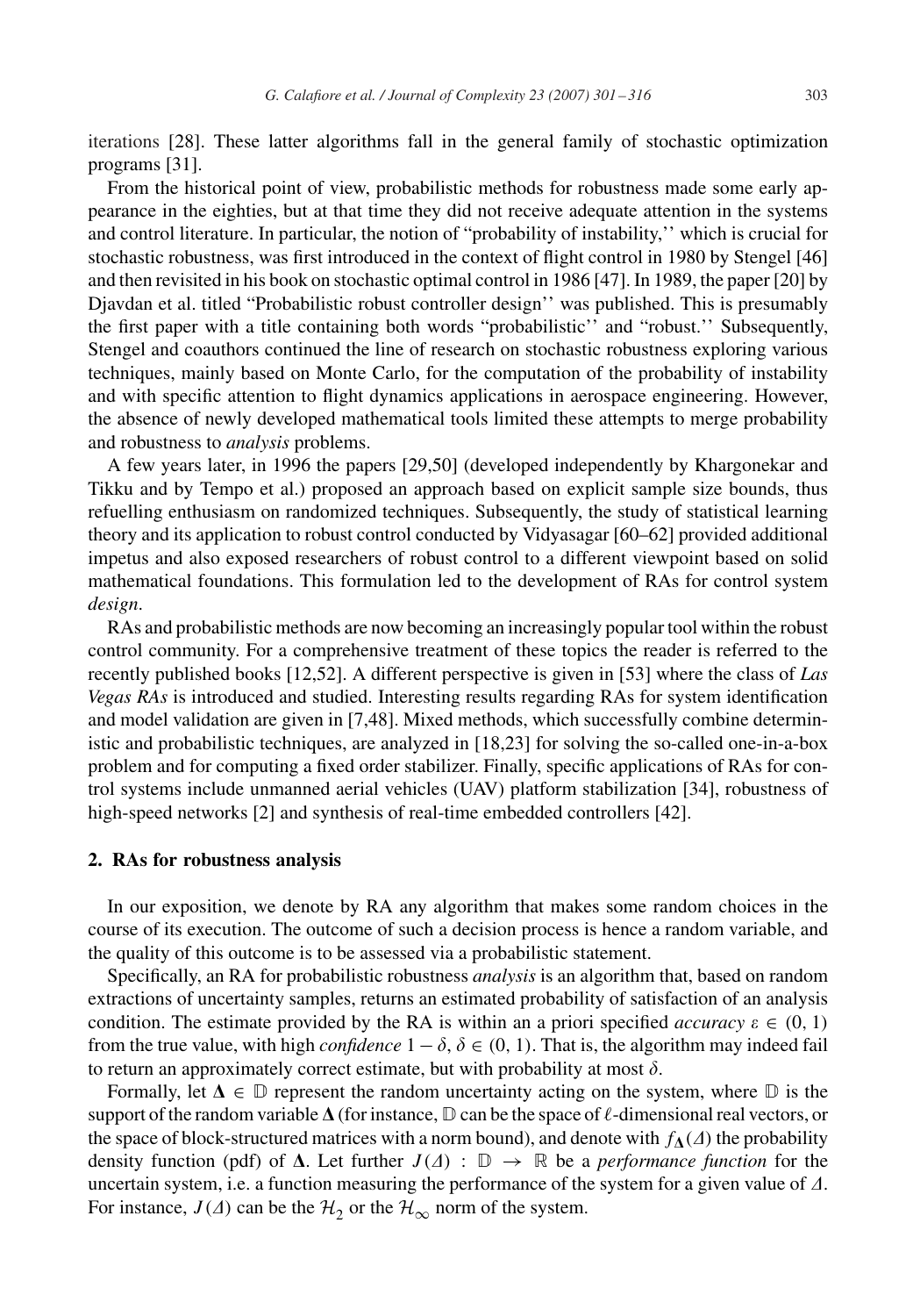<span id="page-3-0"></span>First, we specify the characteristics that an RA for probabilistic performance verification should comply with.

**Definition 1** (*RA for probabilistic performance verification*). Let  $\varepsilon \in (0, 1)$ ,  $\delta \in (0, 1)$  be probability levels. Given a performance level  $\gamma$ , the RA should return with probability  $1-\delta$  an estimate  $\hat{\mathbf{p}}_N$  of the probability of performance

 $p = \text{Pr} \{ J(\Delta) \leq \gamma \}$ 

that is within  $\varepsilon$  accuracy from p. The estimate  $\hat{\mathbf{p}}_N$  should be constructed based on a finite number  $N$  of random samples of  $\Delta$ .

Notice that a simple RA for performance verification is directly constructed by means of the classical Monte Carlo method as follows.

**Algorithm 1.** *Given*  $\varepsilon$ ,  $\delta$ ,  $\gamma$ , the following RA returns with probability 1 –  $\delta$  an estimate  $\hat{\mathbf{p}}_N$ *such that*

$$
|p - \hat{\mathbf{p}}_N| \leqslant \varepsilon \tag{1}
$$

- 1. *Determine a suitable sample size*  $\overline{N} = \overline{N}_{ch}(\varepsilon, \delta)$  *according to* [\(3\)](#page-4-0);
- 2. Draw  $N \ge \overline{N}$  independent samples  $\Delta^{(1)}, \ldots, \Delta^{(N)}$  distributed according to  $f_{\Delta}(A)$ ;
- 3. *Return the empirical probability*

$$
\hat{\mathbf{p}}_N = \frac{1}{N} \sum_{i=1}^N \mathbb{I}[J(\mathbf{\Delta}^{(i)}) \leq \gamma]
$$

*where*  $\mathbb{I}[\cdot] = 1$  *when its argument is true, and it is zero otherwise.* 

It is shown in Section [2.1](#page-4-0) that, when the sample size  $\overline{N}_{ch}(\varepsilon, \delta)$  is chosen according to [\(3\)](#page-4-0), then Algorithm 1 indeed satisfies the requirements of Definition 1.

A related robustness analysis problem is to assess the worst-case performance level of the system. In this case, we shall consider an RA that enjoys the following features.

**Definition 2** (*RA for probabilistic worst-case performance*). Let  $p^* \in (0, 1)$ ,  $\delta \in (0, 1)$  be assigned probability levels. The RA should return with probability  $1 - \delta$  a performance level  $\hat{\gamma}_N$ such that

$$
\Pr\left\{J(\Delta)\leqslant\hat{\gamma}_N\right\}\geqslant p^*.
$$

The performance level  $\hat{\gamma}_N$  should be constructed based on a finite number N of random samples of  $\Delta$ .

In words, we require that an RA for probabilistic worst-case performance determines a performance level  $\hat{\gamma}_N$  which is guaranteed for most of the uncertainty instances. This can be obtained via the following algorithm.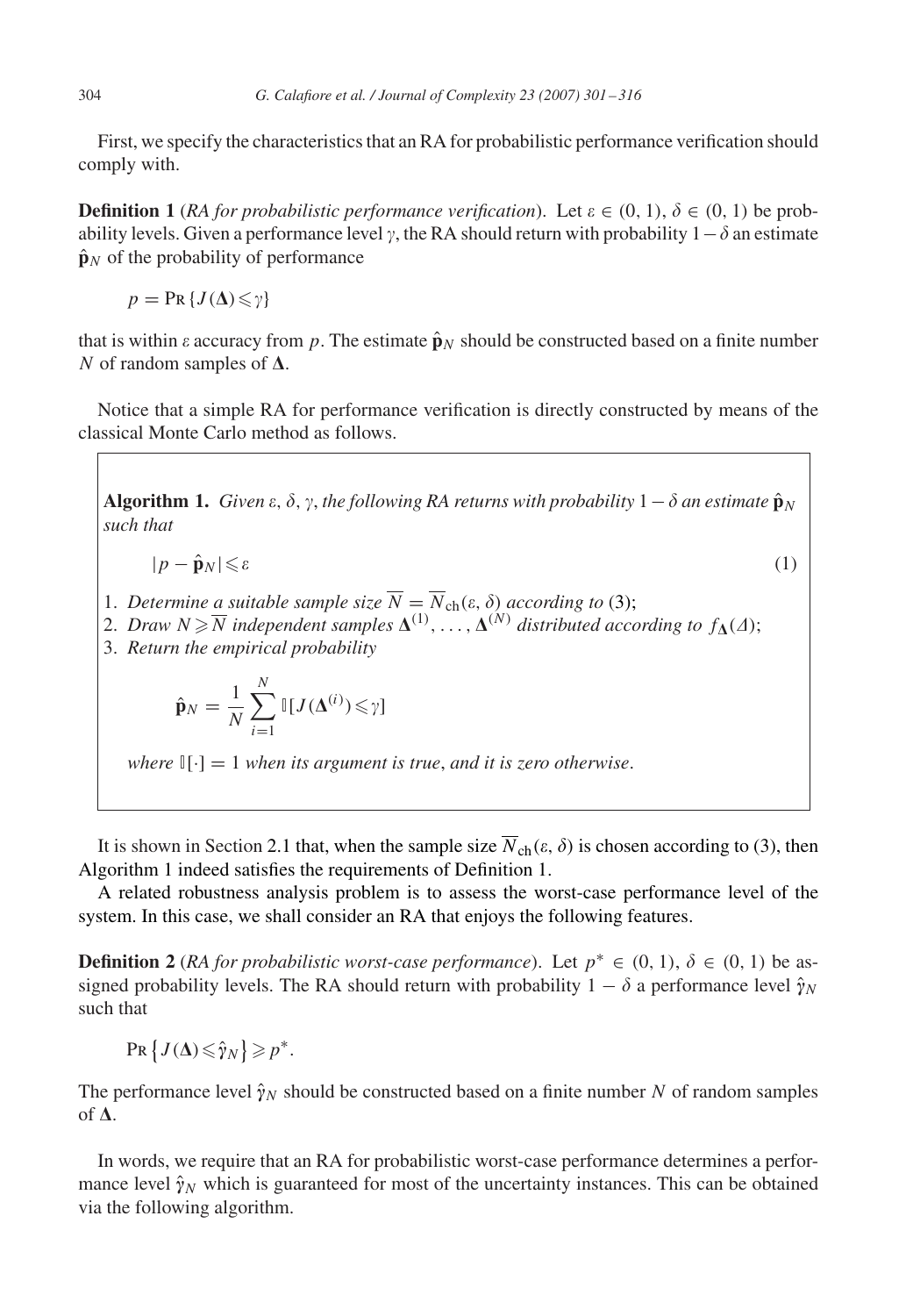<span id="page-4-0"></span>**Algorithm 2.** *Given*  $p^*$ ,  $\delta$ , *the following RA returns with probability*  $1 - \delta a$  *level*  $\hat{\gamma}_N$  *such that*

$$
\Pr\left\{J(\Delta)\leqslant\hat{\gamma}_N\right\}\geqslant p^*\tag{2}
$$

- 1. *Determine a suitable sample size*  $\overline{N} = \overline{N}_{wc}(p^*, \delta)$  *according to* (4);
- 2. *Draw*  $N \ge \overline{N}$  independent samples  $\Delta^{(1)}, \ldots, \Delta^{(N)}$  distributed according to  $f_{\Delta}(A)$ ;
- 3. *Return the empirical maximum*

$$
\hat{\gamma}_N = \max_{i=1,\dots,N} J(\Delta^{(i)}).
$$

It is shown in Section 2.1 that, when the sample size  $\overline{N}_{wc}(\varepsilon, \delta)$  is chosen according to (4), then Algorithm [1](#page-3-0) indeed satisfies the requirements of Definition [2.](#page-3-0)

#### *2.1. Computational complexity of RAs and related issues*

The computational complexity of an RA is due to three main sources:

- 1. The minimum number of samples required to attain the desired probabilistic guarantees of quality in the solution (sample complexity).
- 2. The computational cost of generating the random samples of  $\Delta$  according to  $f_{\Delta}(\Delta)$ .
- 3. The computational cost of *evaluating* the performance  $J(\Lambda)$ , for fixed  $\Lambda$ .

The second of the above components depends critically on the type and structure of the set in which randomization is to be performed. This issue is discussed in Section [5.](#page-11-0) We remark that the choice of a uniform distribution is common in this setting, because it permits the interpretation of the probabilistic statements in terms of "volumes'' of certain sets, and also for its worst-case properties, see [\[4,5,](#page-13-0)[32\].](#page-14-0)

In all typical control applications, the performance function  $J(\Lambda)$  can be efficiently evaluated, for fixed  $\Delta$ . Hence, we see that the actual computational burden of an RA is strictly related to the first item above, i.e. to its sample complexity. Assuming that the problem "size'' is described by some integer  $n$  (for instance, the size of a matrix or the order of a dynamical system), we say that the RA is *efficient* if its sample complexity is at most polynomial in the problem size  $n$  and the probabilistic levels.

For instance, for the two algorithms presented above, the sample complexity can be assessed using fairly classical large deviations inequalities. In particular, for Algorithm [1,](#page-3-0) one of the bestknown bounds is the so-called Chernoff bound [\[16\],](#page-14-0) derived from the Hoeffding tail probability inequality, see [\[25\],](#page-14-0)

$$
\overline{N}_{\text{ch}}(\varepsilon,\delta) = \frac{1}{2\varepsilon^2} \ln \frac{2}{\delta}.\tag{3}
$$

For Algorithm 2, the following bound was independently derived in [\[29](#page-14-0)[,51\]:](#page-15-0)

$$
\overline{N}_{wc}(p^*, \delta) = \frac{\ln \frac{1}{\delta}}{\ln \frac{1}{p^*}}.
$$
\n(4)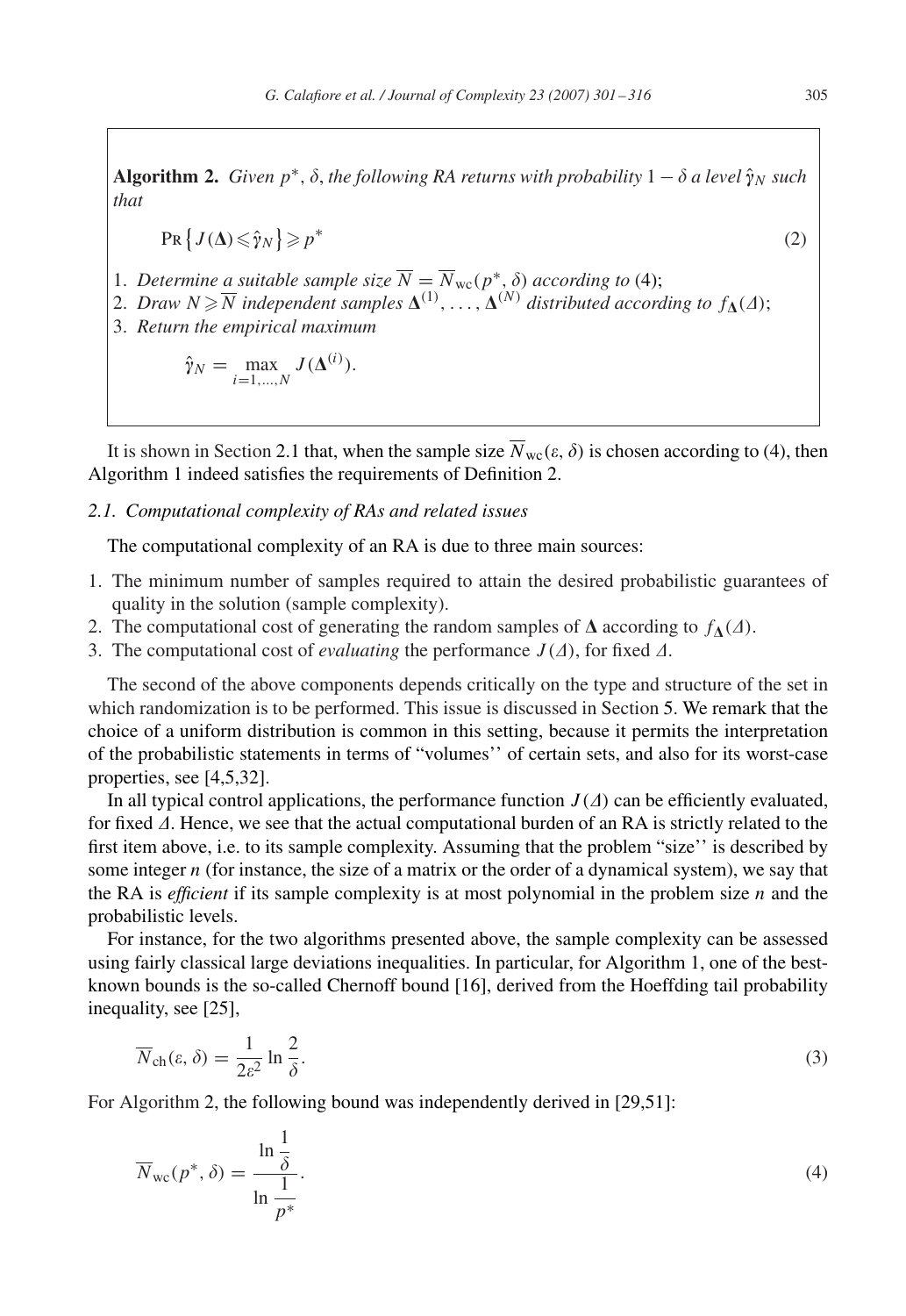<span id="page-5-0"></span>An important conclusion is therefore that Algorithms [1](#page-3-0) and [2](#page-4-0) have a sample complexity that is not only polynomial in the problem size and probabilistic levels, but that is actually *independent* of the problem size (the dimension of D).

#### **3. RAs for control synthesis**

Two different philosophies are currently followed for control synthesis in the probabilistic context. The first philosophy aims at designing controllers that satisfy the performance specification for most values of the uncertainties, i.e. that are robust in a probabilistic sense. In this case, an RA should return a controller, represented by a parameter  $\theta \in \Theta$  ( $\Theta \subseteq \mathbb{R}^{n_{\theta}}$  being the set of allowable design parameters), which guarantees the desired performance with an a priori specified (high) probability  $p^* \in (0, 1)$ . As in the analysis case, this algorithm may fail with probability at most  $\delta$ .

An alternative synthesis paradigm is to seek a controller that (approximately) minimizes the mean value of the performance index. That is, the objective is to obtain a controlled system that performs well *on average*.

Let  $J(\Lambda, \theta) : \mathbb{D} \times \Theta \to \mathbb{R}$  be a function measuring the closed-loop performance of the system with controller parameter  $\theta$ . An RA for the robust design approach is specified as follows.

**Definition 3** (*RA for robust performance synthesis (RPS)*). Let  $\gamma$  be a given performance level and let  $p^* \in (0, 1), \delta \in (0, 1)$  be assigned probability levels. An RA for robust synthesis should return with probability 1 –  $\delta$  a design vector  $\hat{\theta}_N \in \Theta$  such that

$$
\Pr\left\{J(\Delta, \hat{\theta}_N) \leqslant \gamma\right\} \geqslant p^*.\tag{5}
$$

The controller parameter  $\hat{\theta}_N$  should depend on a finite number N of random samples of  $\Delta$ .

An RA for the average performance synthesis (APS) should instead have the following characteristics.

**Definition 4** (*RA for APS*). Let  $\varepsilon \in (0, 1)$ ,  $\delta \in (0, 1)$  be given probability levels. Let

$$
\phi(\theta) \doteq E_{\Delta} [J(\Delta, \theta)]
$$

denote the *average* performance (with respect to **-**) of the controlled plant, and

$$
\phi^* \doteq \min_{\theta \in \Theta} \phi(\theta)
$$

denote the optimal achievable average performance. A randomized average synthesis algorithm should return with probability  $1 - \delta$  a design vector  $\hat{\theta}_N \in \Theta$  such that

$$
\phi(\hat{\theta}_N) - \phi^* \leq \varepsilon.
$$

The controller parameter  $\hat{\theta}_N$  should be constructed based on a finite number N of random samples of  $\Lambda$ .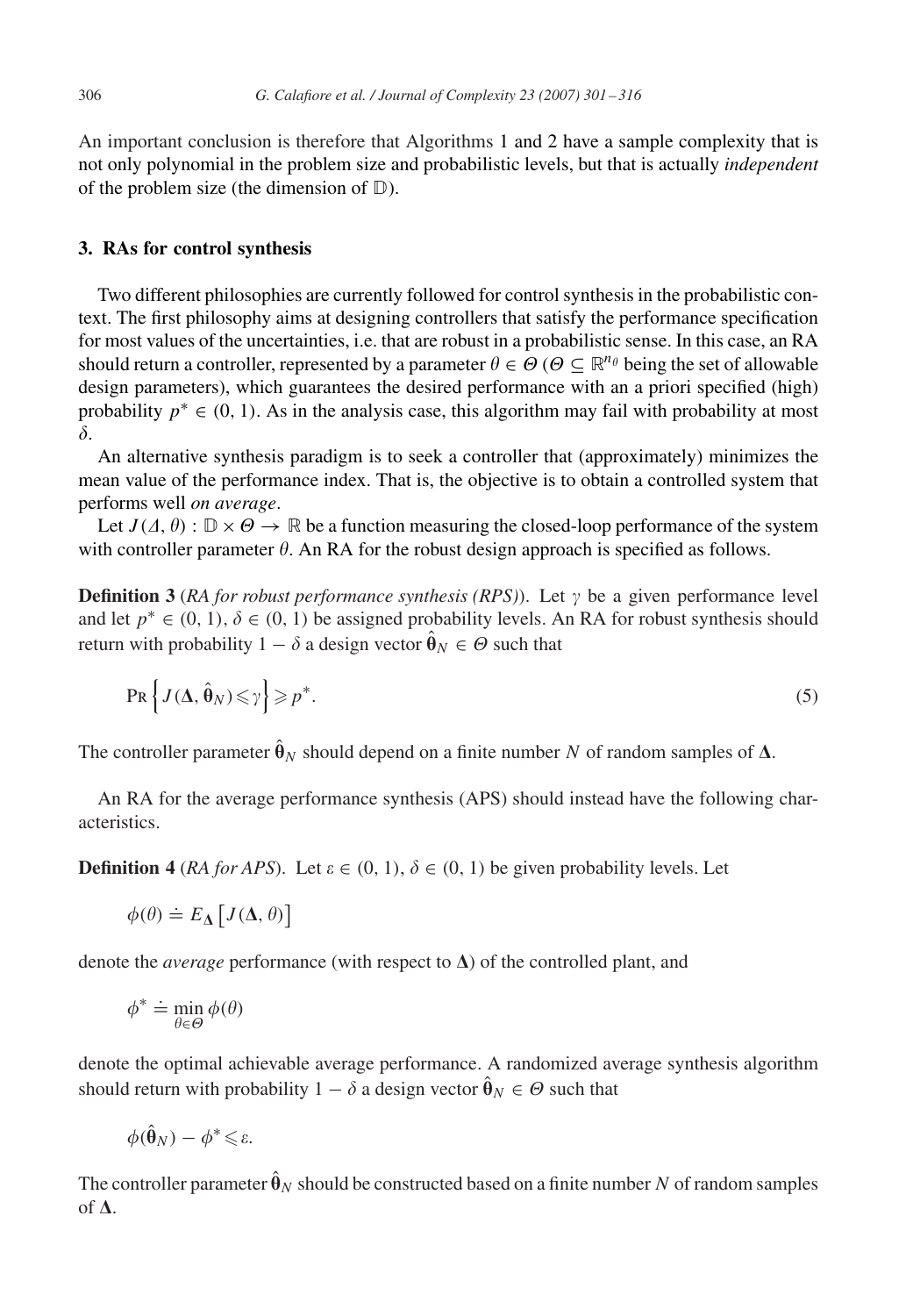<span id="page-6-0"></span>We present in the next sections some RAs that meet these specifications. We first deal with the average design approach.

## *3.1. The learning theory approach for APS*

Consider a normalized performance function  $J(\Lambda, \theta) : \mathbb{D} \times \Theta \to [0, 1]$ , which measures the performance of the controlled plant, for given  $\Delta$  and  $\theta$ . The goal is to determine a controller, i.e. a  $\theta \in \Theta$ , such that the *average* performance of the controlled plant is minimized. In the approach presented in this section, the design follows two steps: in the first step, the expected value  $\phi(\theta) = E_{\Delta} [J(\Delta, \theta)]$  is estimated, and in the second step a minimization is performed on  $\phi(\theta)$  to obtain the "optimal'' controller. The following RA for average synthesis satisfies the requirements of Definition [4.](#page-5-0)

**Algorithm 3.** *Given*  $\varepsilon$ ,  $\delta$ , *the following RA returns with probability*  $1 - \delta$  *a controller parameter*  $\hat{\mathbf{\theta}}_N$  *such that* 

$$
\phi(\hat{\theta}_N) - \phi^* \leq \varepsilon \tag{6}
$$

- 1. *Determine a suitable sample size*  $\overline{N} = \overline{N}_{\text{sl}}(\varepsilon, \delta)$  *according to* (8);
- 2. *Draw*  $N \ge \overline{N}$  independent samples  $\Delta^{(1)}, \ldots, \Delta^{(N)}$  distributed according to  $f_{\Delta}(A)$ ;
- 3. *Return the controller parameter*

$$
\hat{\theta}_N = \underset{\theta \in \Theta}{\arg \min} \frac{1}{N} \sum_{i=1}^N J(\Delta^{(i)}, \theta). \tag{7}
$$

The sample complexity of this algorithm may be assessed using the uniform convergence bounds derived in statistical learning theory [\[44,](#page-14-0)[59,60,62\],](#page-15-0) which yield

$$
\overline{N}_{\rm sl}(\varepsilon,\delta) = \frac{128}{\varepsilon^2} \left[ \ln \frac{8}{\delta} + d \left( \ln \frac{32e}{\varepsilon} + \ln \ln \frac{32e}{\varepsilon} \right) \right],\tag{8}
$$

where  $d$  is an upper bound on the so-called Pollard (or  $P$ ) dimension of the function family  ${J(\cdot, \theta), \theta \in \Theta}.$ 

Notice that, in principle, the minimization over  $\theta \in \Theta$  in (7) can be performed by any numerical optimization method. However, since this constrained minimization problem is in general nonconvex, there are obvious difficulties in finding its global solution. Thus, a viable approach would be to use an RA also for this minimization. When even this latter optimization step is performed by means of randomization (over the controller parameters), then the global RA returns a so-called probably approximate near minimizer of the averaged performance function; see [\[30,](#page-14-0)[60,61\]](#page-15-0) for further discussions along this line.

Certainly, a notable feature of this fully randomized synthesis approach is its complete generality. However, two main criticisms are in order. The first one relates to the "looseness'' of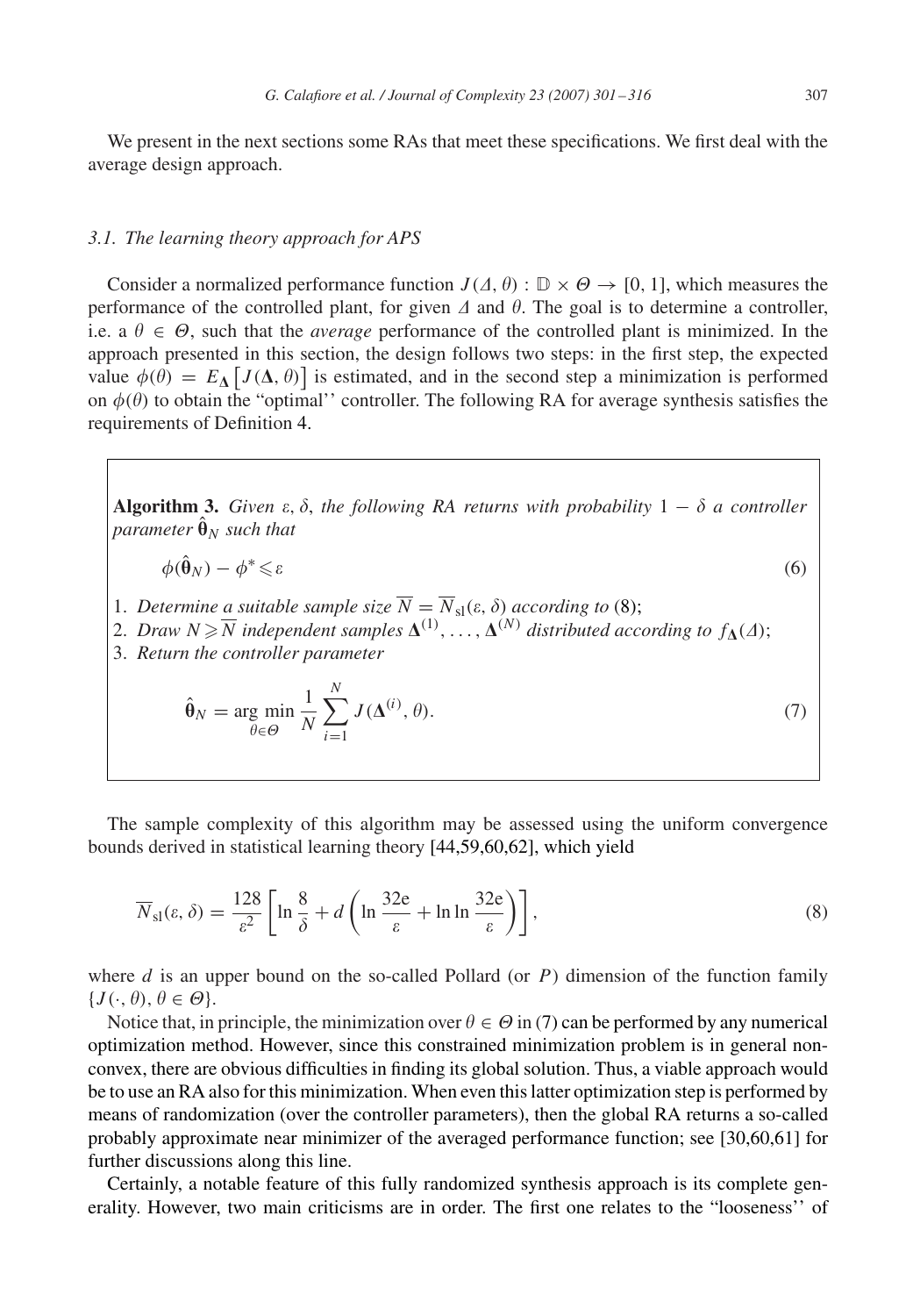bound [\(8\)](#page-6-0) which makes the required number of samples so large to be hardly useful in practice. Secondly, randomization over the controller parameters (which is in general necessary) leads to rather weak statements on the quality of the resulting solutions. This latter problem may be avoided in principle when the performance function  $J(\Lambda, \theta)$  is *convex* in  $\theta$  for any fixed  $\Lambda$ .

In the next section, we discuss RAs for robust (as opposed to average) performance synthesis, which are based on sequential stochastic iterations. These algorithms are applicable whenever  $J(\Lambda, \theta)$  is *convex* in  $\theta$  for any fixed  $\Lambda$ , and their convergence properties are *not* based on the Vapnik–Chervonenkis theory.

## **4. Sequential approaches for RPS**

In this section, we outline the basic sequential stochastic algorithms that have been recently proposed in the literature for probabilistic robust synthesis. In particular, we recall the stochastic gradient methods introduced in [\[15,](#page-13-0)[21,45\],](#page-14-0) and the iterative ellipsoid method proposed in [\[28\].](#page-14-0) In this paper we show how these algorithms can be suitably modified in order to fit Definition [3.](#page-5-0)

Consider a performance function  $J(\Lambda, \theta) : \mathbb{D} \times \Theta \to \mathbb{R}$ , *convex* in  $\theta$  for all  $\Lambda \in \mathbb{D}$ , and let  $\gamma$  be a desired performance level. The goal is here to develop RAs that conform to the require-ments of Definition [3,](#page-5-0) i.e. that return a candidate controller  $\hat{\theta}_N \in \Theta$  such that the performance requirement  $J(\Delta, \hat{\theta}_N) \le \gamma$  is satisfied with probability at least  $p^*$ . The main idea behind the proposed design paradigm consists of randomization to handle uncertainty and convex optimization to select the design parameters. More precisely, we concentrate on design algorithms based on sequential random update techniques that aim to minimize, with respect to  $\theta$ , a particular function  $v(\Lambda, \theta)$  related to  $J(\Lambda, \theta)$ . This function, which measures the extent of violation of the performance specification  $J(\Lambda, \theta) \leq \gamma$ , is called *performance violation function* and is now formally defined.

**Definition 5** (*Performance violation function*). Given a performance function  $J(\Lambda, \theta)$  and a desired performance level  $\gamma$ , a function  $v(\Lambda, \theta) : \mathbb{D} \times \Theta \to \mathbb{R}$  is said to be a *performance violation function* if the following properties hold:

1.  $v(\Delta, \theta) \geq 0$  for all  $\Delta \in \mathbb{D}$  and  $\theta \in \Theta$ ; 2.  $v(\Delta, \theta) = 0$  if and only if  $J(\Delta, \theta) \le \gamma$ .

Assume now that a robustly feasible solution exists, and in particular that there exists a ball of center  $\theta^* \in \Theta$  and radius  $r > 0$  contained in the solution set

 $S = \{ \theta \in \Theta : v(\Delta, \theta) = 0 \text{ for all } \Delta \in \mathbb{D} \}.$ 

Notice that only a lower bound on the feasibility radius  $r$  is necessary for assessing the convergence of Algorithm [4](#page-8-0) below. We further assume that for any  $\theta \notin S$ , it holds that

 $\text{PR}_{\Delta} \{ v(\Delta, \theta) > 0 \} > 0.$ 

That is, there is a strictly positive probability of detecting infeasibility of a candidate solution by random sampling the uncertainty  $\Delta$ .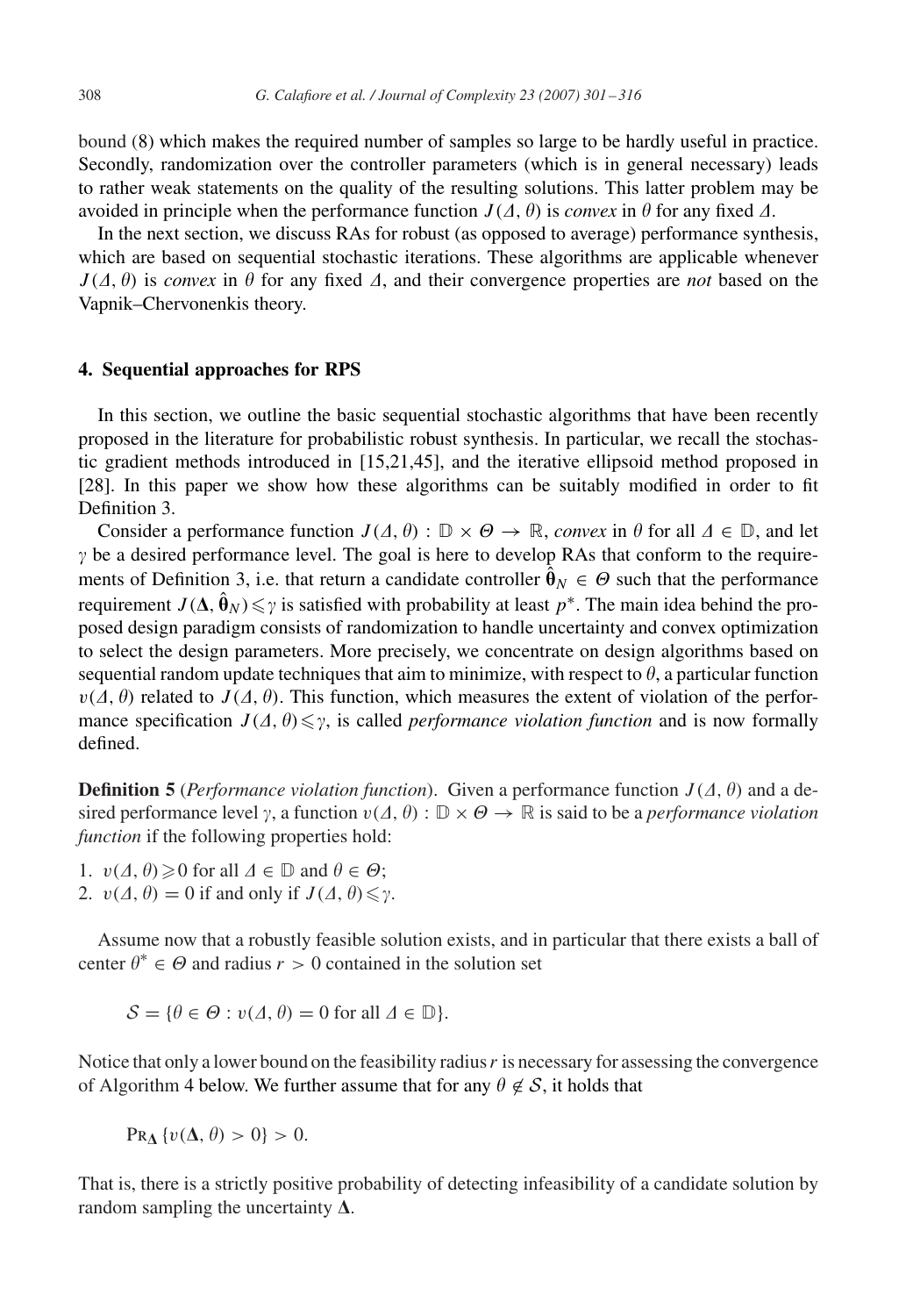## <span id="page-8-0"></span>*4.1. Stochastic gradient methods*

Let  $[\cdot]_{\Theta}$  denote the projection operator over the set  $\Theta$ , and let  $\partial^{(i,k)}$  denote the subgradient of  $v(\Lambda, \theta)$  with respect to  $\theta$ , evaluated at  $\Lambda^{(i)}$ ,  $\theta^{(k)}$ , i.e.

$$
\partial^{(i,k)} \doteq \left. \partial_\theta \{ v(\varDelta,\theta) \} \right|_{\varDelta = \Delta^{(i)}, \theta = \theta^{(k)}}.
$$

The following algorithm returns a controller that fulfills the requirements of Definition [3.](#page-5-0)

**Algorithm 4** (Stochastic gradient algorithm for RPS). *Given*  $p^*, \delta \in (0, 1)$  *and*  $\gamma$ *, the following RA returns with probability at least*  $1 - \delta a$  *design vector*  $\hat{\theta}_N$  *such that* [\(5\)](#page-5-0) *holds.* 1. *Initialization*. • Determine a sample size function  $N(k) = \overline{N}_{ss}(p^*, \delta, k)$  according to [\(10\)](#page-9-0); • *Set*  $k = 0$ ,  $i = 0$ , and choose  $\theta^{(0)} \in \Theta$ ; 2. *Feasibility loop*. • *Set*  $\ell = 0$  *and* feas = true; • *While*  $\ell$  < *N*(*k*) *and* feas = true  $\circ$  *Set*  $i = i + 1, \ell = \ell + 1;$  $\circ$  *Draw*  $\underline{\Lambda}^{(i)}$  *distributed according to*  $f_{\underline{\Lambda}}$ ;  $\circ$  *If*  $v(\Delta^{(i)}, \theta^{(k)}) > 0$  *set* feas = false; • *End While*; 3. *Exit condition*. • *If* feas  $=$  true  $\circ$  *Set*  $N = i$ ;  $\hat{\mathbf{e}}$  *Return*  $\hat{\mathbf{\theta}}_N = \mathbf{\theta}^{(k)}$  *and Exit*; • *End If*; 4. *Update*. • *Update*  $\mathbf{\theta}^{(k+1)} = \begin{bmatrix} \mathbf{\theta}^{(k)} - \mathbf{\eta}^{(k)} \frac{\partial^{(i,k)}}{\partial^{(i,k)}} \end{bmatrix}$  $\overline{\|\partial^{(i,k)}\|}$ ٦  $\Theta$ *where*  $\mathbf{\eta}^{(k)}$  *is a suitable stepsize defined in* (9); • *Set*  $k = k + 1$  *and goto* 2.

We notice that, in this algorithm, for any candidate  $\theta^{(k)}$  the inner loop ("While" loop in step 2) performs a randomized check of robust feasibility of the current solution. If the loop performs all the  $\ell = N(k)$  checks without detecting infeasibility, then the algorithm exits at step 3 with the current solution. Otherwise, if a random sample  $\Delta^{(i)}$  is found such that  $v(\Delta^{(i)}, \theta^{(k)}) > 0$ , i.e. the performance is violated, then the current solution  $\theta^{(k)}$  is updated and the process is repeated.

Two different types of results can be proven. First, it can be shown that if the stepsizes

$$
\mathbf{\eta}^{(k)} = \frac{v(\mathbf{\Delta}^{(k)}, \mathbf{\theta}^{(k)})}{\|\partial^{(i,k)}\|} + r
$$
\n(9)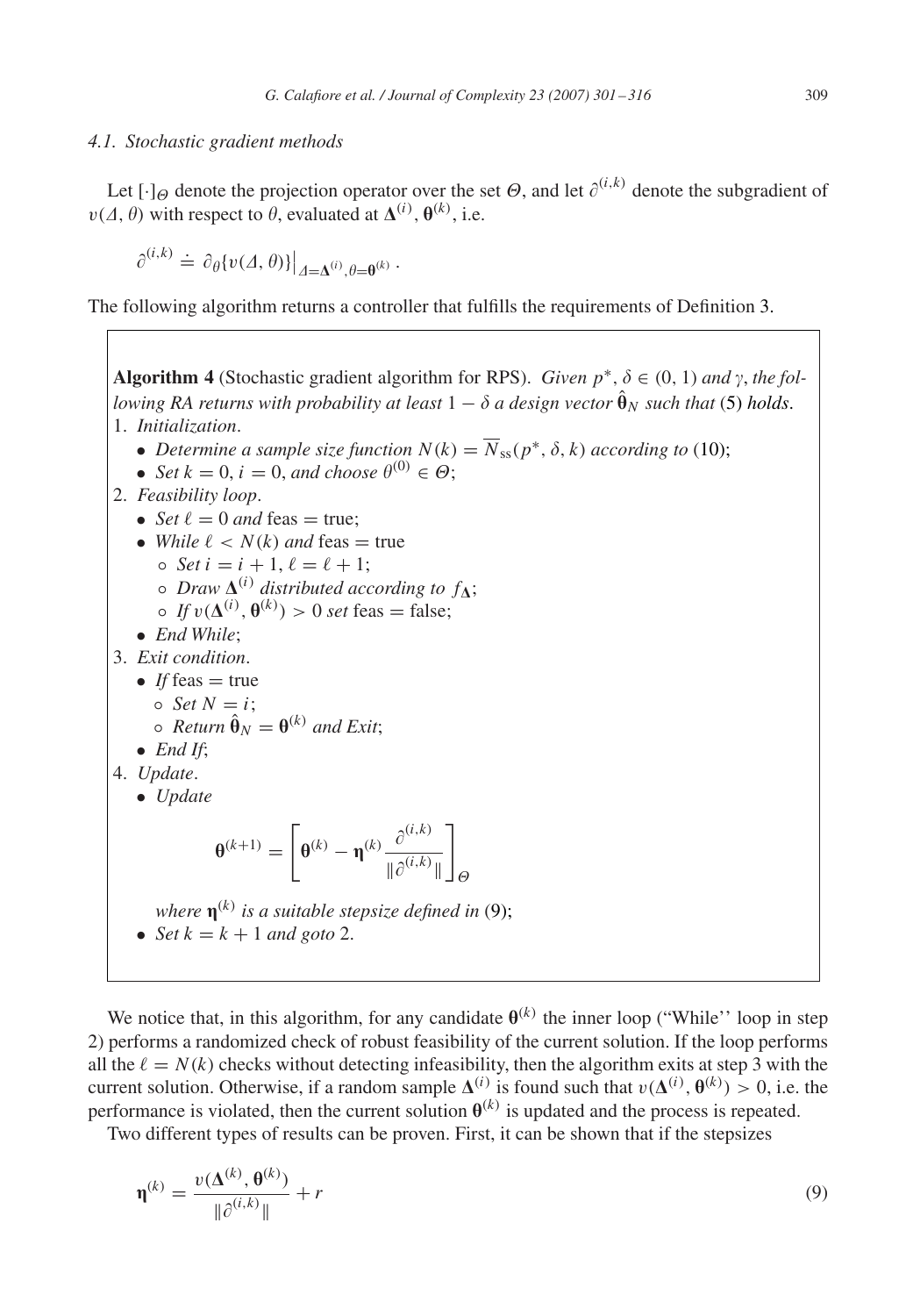<span id="page-9-0"></span>are chosen, and the algorithm is run with unspecified  $N(k)$ , then the algorithm is guaranteed to converge with probability one in a finite number of iterations to a robustly feasible solution. That is,

$$
\Pr\left\{\text{There exists } \mathbf{k}_0 < \infty : \boldsymbol{\theta}^{(k)} \in \mathcal{S} \text{ for all } k \geqslant \mathbf{k}_0 \right\} = 1.
$$

However, this number of iterations could be in principle very high, see, for instance, [\[41\].](#page-14-0) This explains the introduction of the sample size function  $N(k)$ . In fact, if the sample size function  $N(k)$  is chosen as, see [\[40\],](#page-14-0)

$$
N(k) = \overline{N}_{ss}(p^*, \delta, k) \doteq \left\lceil \frac{\log \frac{\pi^2 (k+1)^2}{6\delta}}{\log \frac{1}{p^*}} \right\rceil,
$$
\n(10)

then, with probability greater than  $1 - \delta$ , if Algorithm [4](#page-8-0) exits, the returned solution  $\hat{\mathbf{\theta}}_N$  satisfies

$$
\Pr\left\{v(\Delta, \hat{\theta}_N) \leqslant 0\right\} \geqslant p^*,\tag{11}
$$

that is, the RA complies with Definition [3.](#page-5-0)

## *4.2. Stochastic ellipsoid algorithm (SEA)*

An improvement upon the stochastic gradient method outlined above has been presented in [\[28\].](#page-14-0) This latter method produces a sequence of ellipsoids with decreasing volume, all containing the solution set S. Provided that S has a nonempty interior, the centers of the ellipsoid sequence converge to a robustly feasible solution. One distinct advantage of the SEA is that it does not make use of the actual value of the feasibility radius  $r$ . Moreover, in [\[28\]](#page-14-0) the authors prove that this algorithm also converges when the volume of  $S$  is zero, although convergence in this case is only asymptotic.

Ellipsoids are described by means of a center  $\theta$  and a symmetric positive definite shape matrix W:

$$
\mathcal{E}(\theta, W) \doteq \{x : (x - \theta)^T W^{-1} (x - \theta) \leq 1\}.
$$

We assume that an initial ellipsoid  $\mathcal{E}^{(0)} = \mathcal{E}(\theta^{(0)}, W^{(0)})$  is given such that  $\mathcal{S} \subseteq \mathcal{E}^{(0)}$ . For simplicity, and without loss of generality, we assume that  $\Theta = \mathbb{R}^{n_{\theta}}$ . The update rule for the ellipsoid parameters is given by

$$
\mathbf{\theta}^{(k+1)} = \mathbf{\theta}^{(k)} - \frac{1}{n_{\theta} + 1} \frac{\mathbf{W}^{(k)} \partial_{\theta}^{(i,k)}}{\sqrt{\partial_{\theta}^{(i,k)} \mathbf{W}^{(k)} \partial_{\theta}^{(i,k)}}},
$$
(12)

$$
\mathbf{W}^{(k+1)} = \frac{n_{\theta}^{2}}{n_{\theta}^{2} - 1} \left( \mathbf{W}^{(k)} - \frac{2}{n_{\theta} + 1} \frac{\mathbf{W}^{(k)} \partial_{\theta}^{(i,k)} \partial_{\theta}^{(i,k)T} \mathbf{W}^{(k)}}{\partial_{\theta}^{(i,k)T} \mathbf{W}^{(k)} \partial_{\theta}^{(i,k)}} \right).
$$
(13)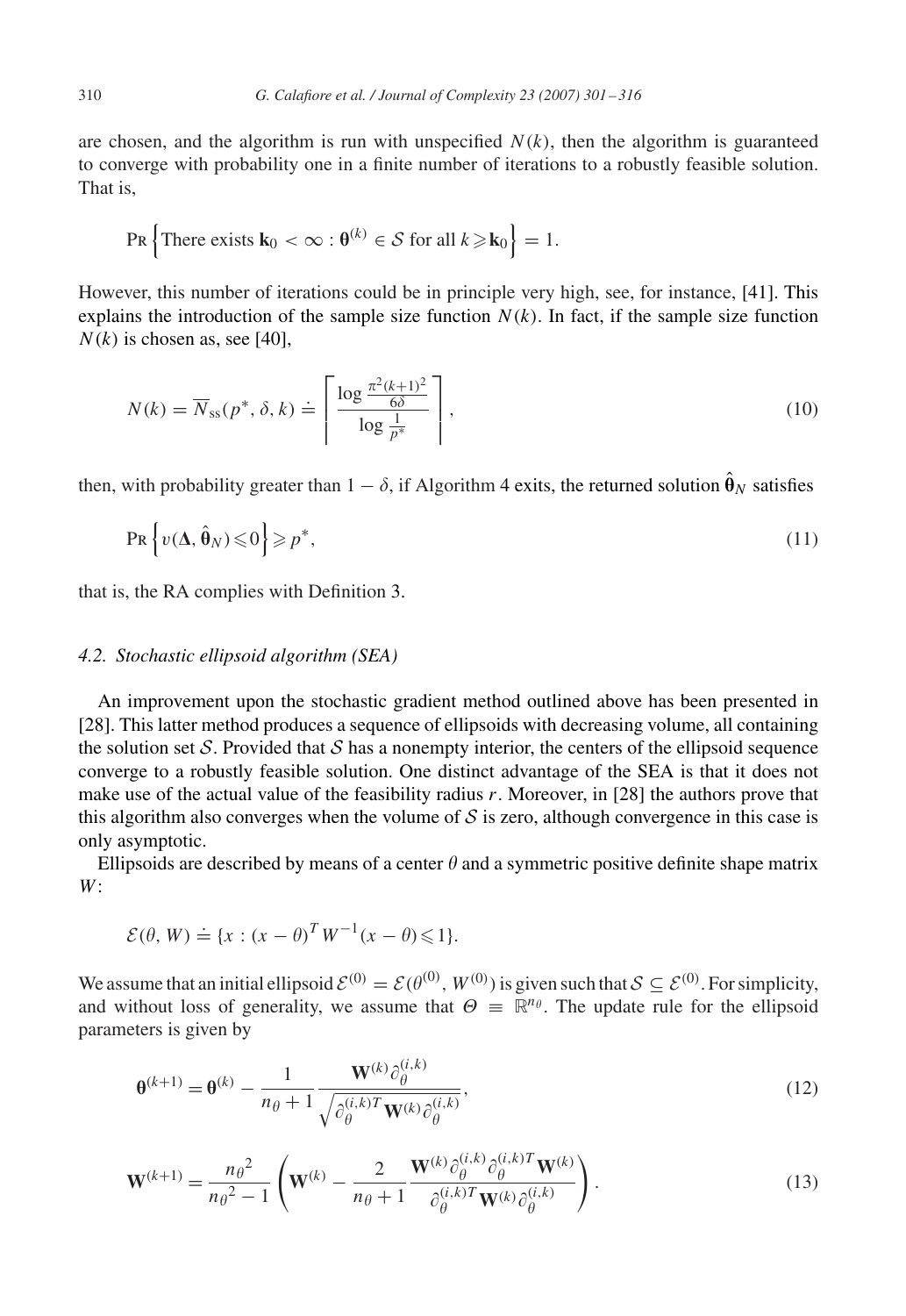## **Algorithm 5** (SEA for RPS).

```
1. Initialization.
```
- Let  $N(k) = \overline{N}_{ss}(p^*, \delta, k)$  given in [\(10\)](#page-9-0);
- *Set*  $k = 0$ ,  $i = 0$ ;
- *Choose initial ellipsoid*  $\mathcal{E}^{(0)} = \mathcal{E}(\theta^{(0)}, W^{(0)}) \supseteq \mathcal{S}$ ;
- 2. *Feasibility loop*.
	- *Set*  $\ell = 0$  *and* feas = true;
	- *While*  $\ell$  < *N*(*k*) *and* feas = true
		- $\circ$  *Set*  $i = i + 1, \ell = \ell + 1;$
		- $\circ$  *Draw*  $\Delta^{(i)}$  *according to*  $f_{\Delta}$ ;
		- $\circ$  *If*  $v(\Delta^{(i)}, \theta^{(k)}) > 0$  *set* feas = false;
	- *End While*;
- 3. *Exit condition*.
- *If* feas  $=$  true
	- $\circ$  *Set*  $N = i$ ;

$$
\circ \ \textit{Return } \hat{\theta}_N = \theta^{(k)} \textit{ and } \textit{Exit};
$$

- *End If*;
- 4. *Update*.
	- *Compute*  $\theta^{(k+1)}$ ,  $W^{(k+1)}$  *according to* [\(12\)](#page-9-0), [\(13\)](#page-9-0);
	- *Set*  $k = k + 1$  *and goto* 2.

The convergence properties of the above algorithm have been established in [\[40\]:](#page-14-0) Algorithm 5 is guaranteed to terminate in a finite number  $N$  of total iterations. Moreover, if a lower bound  $V$ is known on the volume of the solution set Vol  $|S| \ge V > 0$ , then Algorithm 5 executes at most  $\overline{k} = 2n_\theta \left[ \log(\text{Vol}\left[\mathcal{E}^{(0)}\right]/V) \right]$  updates, and at most

$$
N \leq 1 + \sum_{k=0,\dots,\overline{k}} \overline{N}_{ss}(p^*, \delta, k) \leq 1 + (\overline{k} + 1) \overline{N}_{ss}(p^*, \delta, \overline{k})
$$

total iterations. Upon termination, we have two cases

- 1. If Algorithm 5 executes  $\bar{k}$  updates, then  $\hat{\theta}_N \in S$ , i.e. it is a robustly feasible solution.
- 2. With probability greater than  $1-\delta$ , if Algorithm 5 terminates before  $\bar{k}$  updates, then  $\hat{\theta}_N$  satisfies

$$
\Pr\left\{v(\mathbf{\Delta},\hat{\boldsymbol{\theta}}_N)\leqslant 0\right\}\geqslant p^*
$$

i.e. it is a probabilistically feasible solution.

## *4.3. Other methods and related literature*

Other randomized methods have been recently proposed in the literature for RPS. For instance, an improvement upon the ellipsoid algorithm is discussed in [\[11\].](#page-13-0) In this reference, the authors develop a sequential analytic center cutting plane method based on a probabilistic oracle that is guaranteed to converge in polynomial time to a probabilistically feasible solution. A very recent sequentially optimal RA for robust feasibility problems is proposed in [\[1\].](#page-13-0)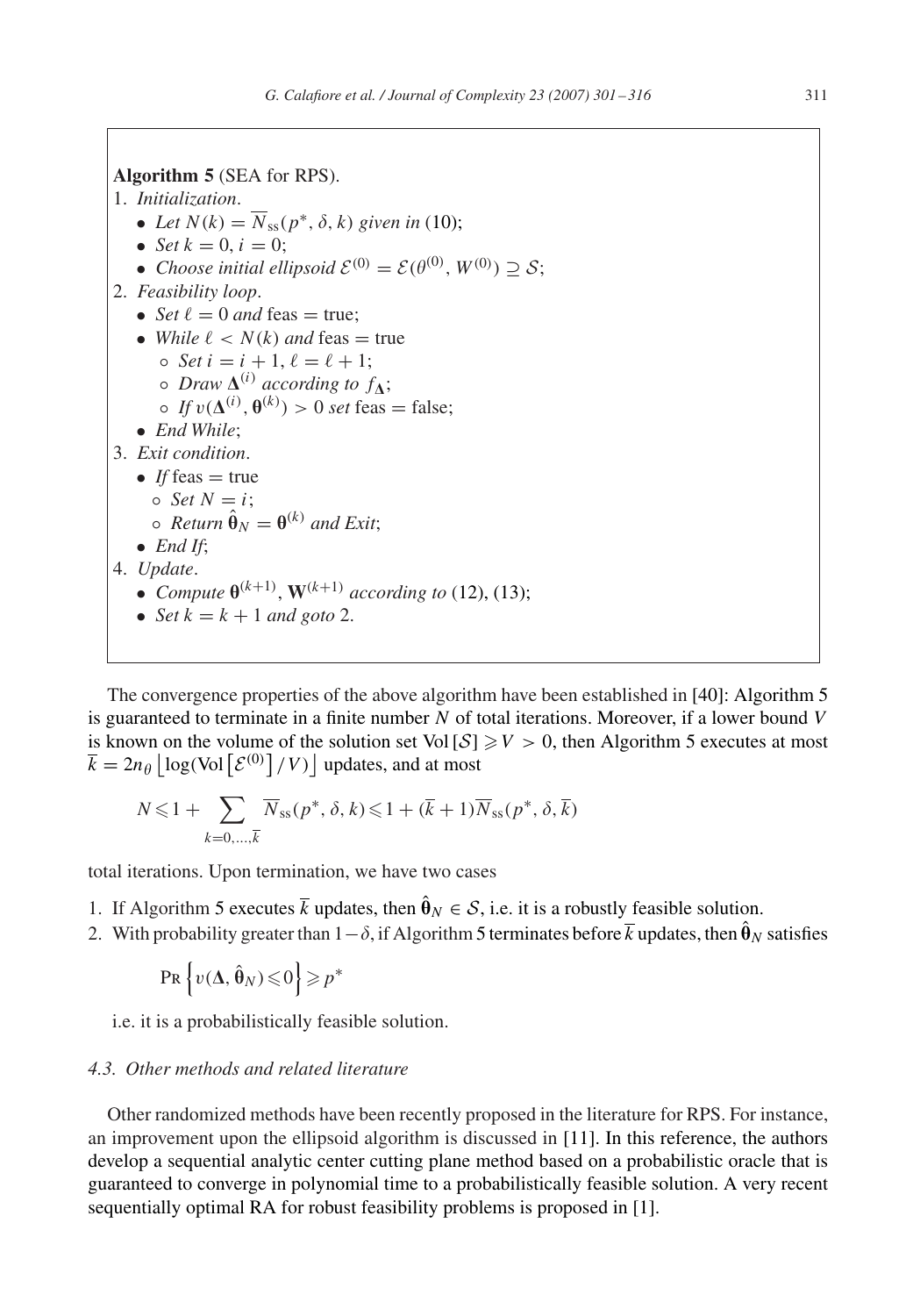<span id="page-11-0"></span>A somewhat different probabilistic approach for optimization under uncertainty is instead proposed in [\[8\].](#page-13-0) In this reference, the authors suggest a one shot solution of a convex optimization problem with many constraints extracted at random (the scenarios), and provide a theoretical bound on the number of scenarios that need to be considered in order to guarantee the required probabilistic performance levels on the solution.

For further details on existing methods for probabilistic design the reader is referred to the books [\[12](#page-13-0)[,52\]](#page-15-0) and references therein.

#### **5. Sample generation problem**

All the previously described randomized methods critically rely on efficient techniques for random sample generation. The interested reader may refer to [\[19,38\]](#page-14-0) for a general discussion on the topic of random number generation. In particular, in [\[19\]](#page-14-0) several algorithms for univariate sample generation according to various distributions are shown, while in [\[38\]](#page-14-0) Monte Carlo and quasi-Monte Carlo methods are analyzed in detail. However, no specific algorithm for vector and matrix sample generation within sets of interest in robust control is provided in the Monte Carlo literature. We also remark that standard rejection methods cannot be used, due to their inefficiency, see details in [\[14\].](#page-13-0) In the context of uncertain control systems described in the  $M - \Delta$  form, the problem is the sample generation within  $\mathbb D$  according to a given density function  $f_A$ .

For real and complex parametric uncertainties  $q = [q_1 \cdots q_n]^T$ , bounded in the  $\ell_p$  norm ball of radius  $\rho$ 

$$
\mathcal{B}_p(\rho, \mathbb{F}^n) \doteq \{ q \in \mathbb{F}^n : \|q\|_p \leqslant \rho \},\tag{14}
$$

the sample generation problem has a simple solution. We report here an algorithm, presented in [\[13\],](#page-13-0) that returns a real random vector **q** uniformly distributed in the norm ball  $\mathcal{B}_p(\rho, \mathbb{R})$ . This algorithm is based on the so-called generalized gamma density  $G_{a,c}(x)$ , defined as

$$
\bar{G}_{a,c}(x) = \frac{c}{\Gamma(a)} x^{ca-1} e^{-x^c}, \quad x \geq 0,
$$

where a and c are given parameters and  $\Gamma(a)$  is the gamma function.

**Algorithm 6** (Uniform generation in real  $\ell_p$  norm ball). *Given n, p and*  $\rho$ *, the following RA returns a real random vector* **y** *uniformly distributed in*  $B_p(\rho, \mathbb{R}^n)$ *.* 

- 1. *Generate n independent random real scalars*  $\xi$ <sub>*i*</sub> ∼  $\overline{G}$ <sub>1/*p*,*p*;</sub>
- 2. *Construct the vector*  $\mathbf{x} \in \mathbb{R}^n$  *of components*  $\mathbf{x}_i = \mathbf{s}_i \xi_i$ , where  $\mathbf{s}_i$  are independent random *signs*;
- 3. *Generate*  $\mathbf{z} = \mathbf{w}^{1/n}$ *, where* **w** *is uniform in* [0, 1];
- 4. *Return*  $\mathbf{y} = \rho \mathbf{z} \frac{\mathbf{x}}{\|\mathbf{x}\|_p}$ .

Fig. [1](#page-12-0) visualizes the main steps of this algorithm in the simple case of sample generation of two-dimensional real vectors in a circle of radius one ( $\ell = 2$ ,  $p = 2$ ,  $\rho = 1$ ). First, we notice that for  $p = 2$  the generalized gamma density  $\bar{G}_{1/p, p}(x)$  is related to the Gaussian density function.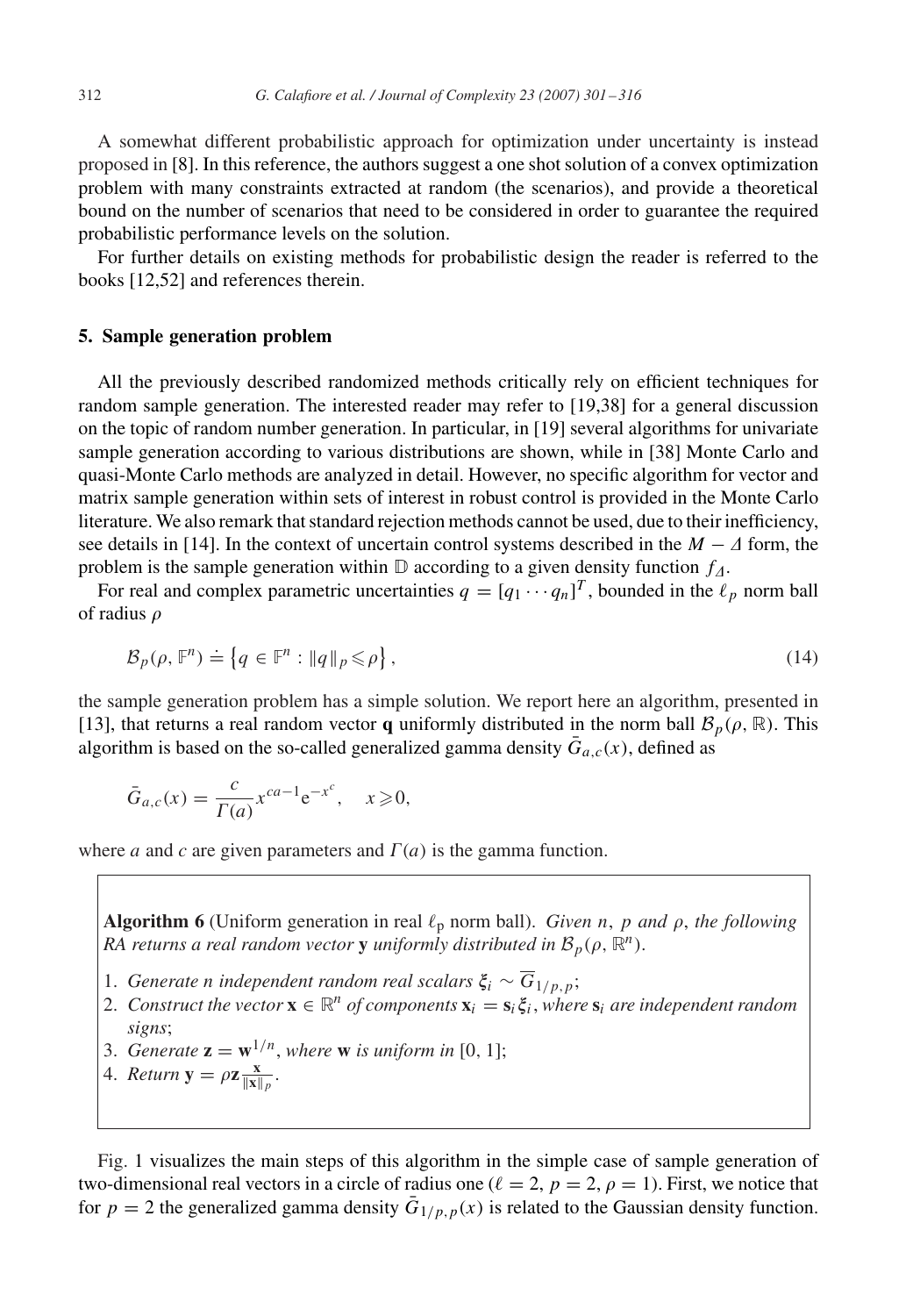<span id="page-12-0"></span>

Fig. 1. Generation of real random vectors uniformly distributed in a circle.

The random samples drawn from a Gaussian distribution (step 1 in the figure) are radially symmetric with respect to the  $\ell_2$  norm. Roughly speaking, this means that their level curves are  $\ell_2$ spheres. Secondly, the samples are normalized obtaining random vectors uniformly distributed on the boundary of the circle (step 2), and then injected according to the volumetric factor  $z$  (step 3). We remark that in [\[52\]](#page-15-0) a similar algorithm for complex vectors uniformly distributed in the norm ball  $\mathcal{B}(\rho, \mathbb{C}^n)$  is presented.

The sample generation problem becomes much harder when we are interested in the uniform generation of real and complex matrix samples  $\Lambda \in \mathbb{F}^{n,m}$  bounded in the induced  $\ell_p$  norm. In particular, while the cases  $p = 1$  and  $\infty$  can be immediately reduced to multiple random vector generation for which the techniques described in [\[13\]](#page-13-0) can be used, the solution for the induced  $\ell_2$ norm ball requires the development of specific methods. In particular, the algorithms presented in [\[9,14\],](#page-13-0) see also [\[52\],](#page-15-0) are based on the singular value decomposition of the complex (real) matrix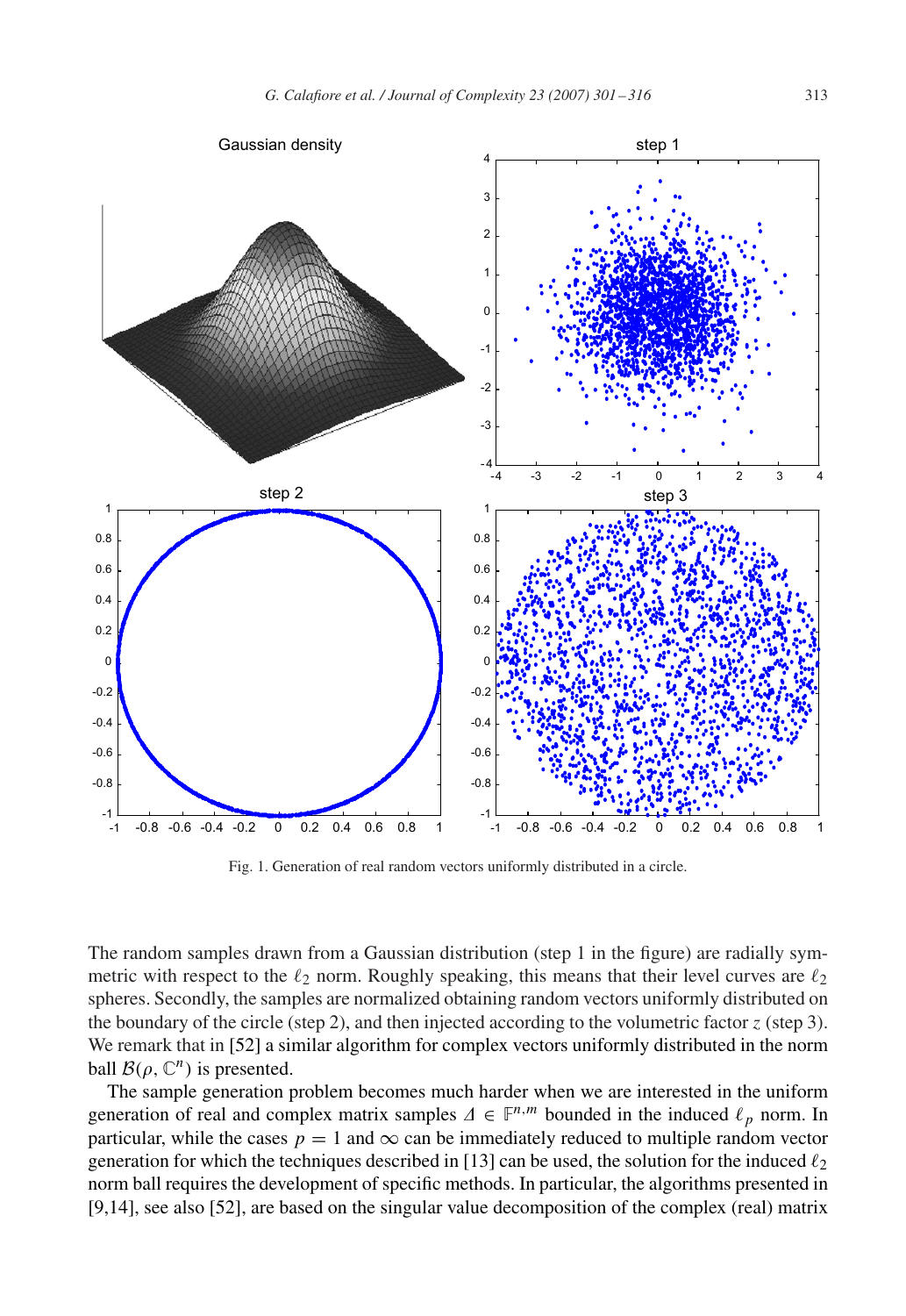<span id="page-13-0"></span> $\Delta$  in the matrix product

$$
\Delta = U \Sigma V^*,
$$

where U and V are unitary (orthogonal) matrices and  $\Sigma$  is a diagonal matrix containing the singular values of  $\Delta$ . The main idea is to compute the density functions of U,  $\Sigma$  and V, respectively, such that the resulting pdf  $f_{\mathbf{\Lambda}}(A)$  is uniform. This approach is an extension of the methods described in [[3,35\]](#page-14-0) in the context of the theory of random matrices for the special case when  $\Delta$  is a real symmetric matrix. When  $\Delta$  is a causal stable dynamic operator, sampling techniques have been discussed in [1[0,48\].](#page-15-0)

## **6. Conclusions**

This paper is focused on nonstandard tools for analysis and control of uncertain systems, with emphasis on the interplay of probability and robustness. In this context, RAs represent a class of computationally efficient techniques that permit the solution (in probabilistic sense) of robust analysis and design problems that are otherwise hard to attack via deterministic methods. We hope that this survey will pave the way for further developments of sampling-based methods within the IBC setting.

#### **References**

- [1] T. Alamo, R. Tempo, D.R. Ramirez, E.F. Camacho, A sequentially optimal randomized algorithm for robust LMI feasibility problems, in: Proceedings of the European Control Conference, 2007, to appear.
- [2] T. Alpcan, T. Başar, R. Tempo, Randomized algorithms for stability and robustness of high-speed communication networks, IEEE Trans. Neural Networks 16 (2005) 1229–1241.
- [3] T.W. Anderson, An Introduction to Multivariate Statistical Analysis, Wiley, New York, 1958.
- [4] E.-W. Bai, R. Tempo, M. Fu, Worst-case properties of the uniform distribution and randomized algorithms for robustness analysis, Math. of Control Signals and Systems 11 (1998) 183–196.
- [5] B.R. Barmish, C.M. Lagoa, The uniform distribution: a rigorous justification for its use in robustness analysis, Math. of Control Signals and Systems 10 (1997) 203–222.
- [6] V.D. Blondel, J.N. Tsitsiklis, A survey of computational complexity results in systems and control, Automatica 36 (2000) 1249–1274.
- [7] X. Bombois, G. Scorletti, M. Gevers, P.M.J. Van den Hof, R. Hildebrand, Least costly identification experiment for control, Automatica 42 (2006) 1651–1662.
- [8] G. Calafiore, M.C. Campi, The scenario approach to robust control design, IEEE Trans. Automat. Control 51 (5) (2006) 742–753.
- [9] G. Calafiore, F. Dabbene, A probabilistic framework for problems with real structured uncertainty in systems and control, Automatica 38 (2002) 1265–1276.
- [10] G. Calafiore, F. Dabbene, Control design with hard/soft performance specifications: a Q-parameter randomization approach, Internat. J. Control 77 (2004) 461–471.
- [11] G. Calafiore, F. Dabbene, An iterative localization method for probabilistic feasibility of uncertain LMIs, in: Proceedings of the IEEE Conference on Decision and Control, 2006.
- [12] G. Calafiore, F. Dabbene (Eds.), Probabilistic and Randomized Methods for Design under Uncertainty, Springer, London, 2006.
- [13] G. Calafiore, F. Dabbene, R. Tempo, Radial and uniform distributions in vector and matrix spaces for probabilistic robustness, in: D.E. Miller, L. Qiu (Eds.), Topics in Control and its Applications, Springer, New York, 1999, pp. 17–31.
- [14] G. Calafiore, F. Dabbene, R. Tempo, Randomized algorithms for probabilistic robustness with real and complex structured uncertainty, IEEE Trans. Automat. Control 45 (2000) 2218–2235.
- [15] G. Calafiore, B.T. Polyak, Stochastic algorithms for exact and approximate feasibility of robust LMIs, IEEE Trans. Automat. Control 46 (2001) 1755–1759.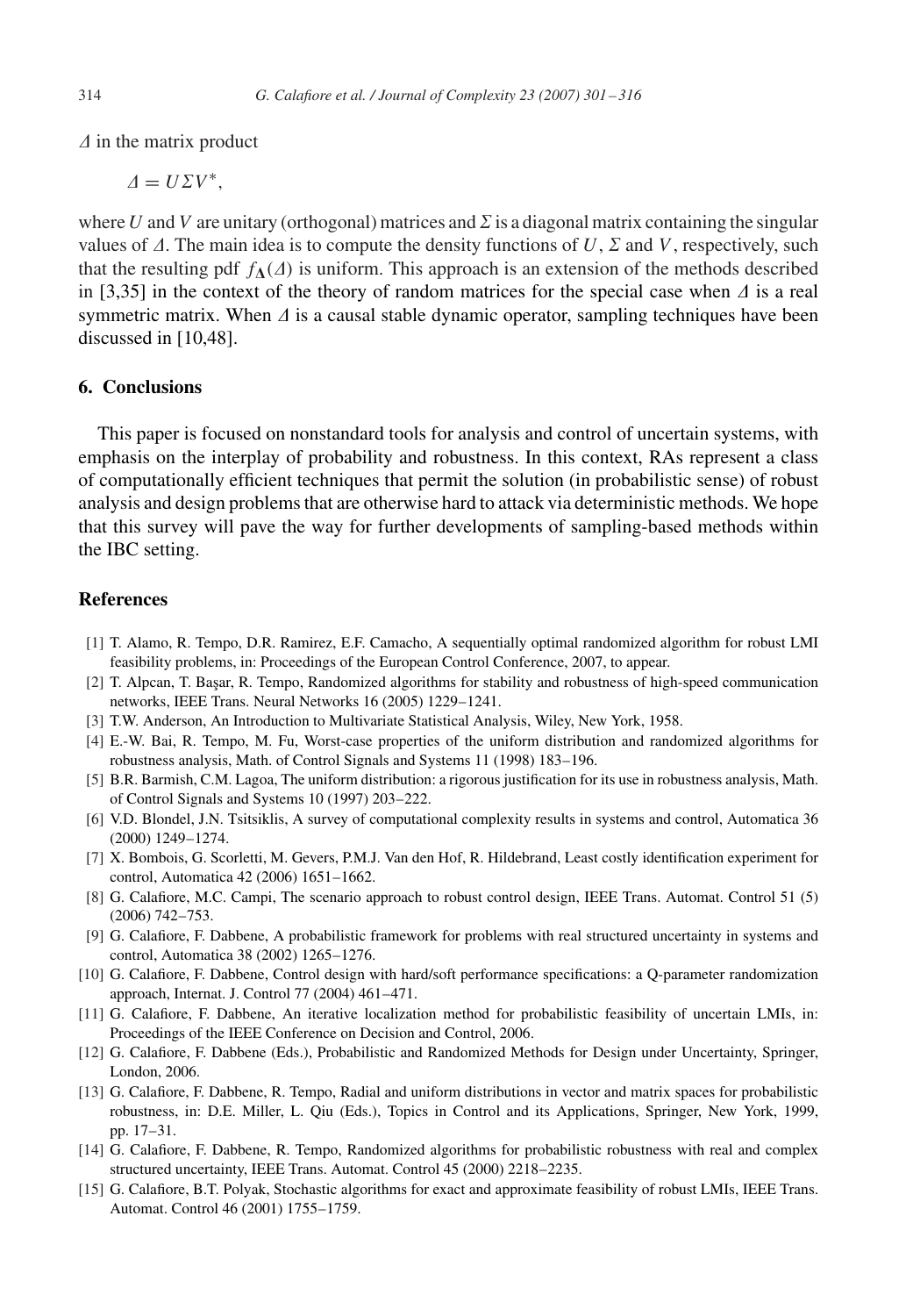- <span id="page-14-0"></span>[16] H. Chernoff, A measure of asymptotic efficiency for tests of a hypothesis based on the sum of observations, Ann. of Math. Statist. 23 (1952) 493–507.
- [17] F. Dabbene, C. Lagoa, R. Tempo, Computing hard bounds for probabilistic robustness, in: Proceedings of the IEEE Conference on Decision and Control, 2006.
- [18] F. Dabbene, B.T. Polyak, R. Tempo, On the complete instability of interval polynomials, Systems Control Lett. (2006), in press, doi: [10.1016/j.sysconle.2006.11.002.](http://dx.doi.org/10.1016/j.sysconle.2006.11.002)
- [19] L.P. Devroye, Non-Uniform Random Variate Generation, Springer, New York, 1986.
- [20] P. Djavdan, H.J.A.F. Tulleken, M.H. Voetter, H.B. Verbruggen, G.J. Olsder, Probabilistic robust controller design, in: Proceedings of the IEEE Conference on Decision and Control, 1989.
- [21] Y. Fujisaki, F. Dabbene, R. Tempo, Probabilistic robust design of LPV control systems, Automatica 39 (2003) 1323 –1337.
- [22] Y. Fujisaki, Y. Oishi, Guaranteed cost regulator design: a probabilistic solution and a randomized algorithm, Automatica 43 (2007) 317–324.
- [23] Y. Fujisaki, Y. Oishi, R. Tempo, A mixed probabilistic/deterministic approach to fixed order  $H_{\infty}$  controller design, in: Proceedings of the IEEE Conference on Decision and Control, 2006.
- [24] A.J. Helmicki, C.A. Jacobson, C.N. Nett, Control-oriented system identification: a worst-case/deterministic approach in  $H_{\infty}$ , IEEE Trans. Automat. Control AC-36 (1991) 1163–1176.
- [25] W. Hoeffding, Probability inequalities for sums of bounded random variables, J. Amer. Statist. Assoc. 58 (1963) 13–30.
- [26] H. Ishii, T. Başar, R. Tempo, Randomized algorithms for quadratic stability of quantized sampled-data systems, Automatica 40 (2004) 839–846.
- [27] H. Ishii, T. Başar, R. Tempo, Randomized algorithms for synthesis of switching rules for multimodal systems, IEEE Trans. Automat. Control 50 (2005) 754–767.
- [28] S. Kanev, B. De Schutter, M. Verhaegen, An ellipsoid algorithm for probabilistic robust controller design, Systems Control Lett. 49 (2003) 365–375.
- [29] P. Khargonekar, A. Tikku, Randomized algorithms for robust control analysis and synthesis have polynomial complexity, in: Proceedings of the IEEE Conference on Decision and Control, 1996.
- [30] V. Koltchinskii, C.T. Abdallah, M. Ariola, P. Dorato, D. Panchenko, Improved sample complexity estimates for statistical learning control of uncertain systems, IEEE Trans. Automat. Control 46 (2000) 2383–2388.
- [31] H.J. Kushner, G.G. Yin, Stochastic Approximation Algorithms and Applications, Springer, New York, 1997.
- [32] C.M. Lagoa, B.R. Barmish, Distributionally robust Monte Carlo simulation: a tutorial survey, in: Proceedings of the IFAC World Congress, 2002.
- [33] D. Liberzon, R. Tempo, Common Lyapunov functions and gradient algorithms, IEEE Trans. Automat. Control 49 (2004) 990–994.
- [34] L. Lorefice, B. Pralio, R. Tempo, Robust and randomized control design of mini-UAVs: the MH1000 platform, in: Proceedings of the American Control Conference, 2007.
- [35] M.L. Mehta, Random Matrices, Academic Press, Boston, 1991.
- [36] M. Milanese, R. Tempo, Optimal algorithms theory for robust estimation and prediction, IEEE Trans. Automat. Control AC-30 (1985) 730–738.
- [37] A. Nemirovski, Several NP-hard problems arising in robust stability analysis, Math. of Control Signals and Systems 6 (1993) 99–195.
- [38] H. Niederreiter, Random Number Generation and Quasi-Monte Carlo Methods, SIAM, Philadelphia, PA, 1992.
- [40] Y. Oishi, Polynomial-time algorithms for probabilistic solutions of parameter-dependent linear matrix inequalities, Automatica 43 (2007) 538–545.
- [41] Y. Oishi, H. Kimura, Computational complexity of randomized algorithms for solving parameter-dependent linear matrix inequalities, Automatica 39 (2003) 2149–2156.
- [42] L. Palopoli, C. Pinello, A. Bicchi, A. Sangiovanni-Vincentelli, Maximizing the stability radius of a set of systems under real-time scheduling constraints, IEEE Trans. Automat. Control 50 (2005) 1790–1795.
- [43] S. Poljak, J. Rohn, Checking robust nonsingularity is NP-hard, Math. of Control Signals and Systems 6 (1993) 1–9.
- [44] D. Pollard, Convergence of Stochastic Processes, Springer, New York, 1984.
- [45] B.T. Polyak, R. Tempo, Probabilistic robust design with linear quadratic regulators, Systems Control Lett. 43 (2001) 343–353.
- [46] R.F. Stengel, Some effects of parameter variations on the lateral-directional stability of aircraft, AIAA J. Guidance and Control 3 (1980) 124–131.
- [47] R.F. Stengel, Stochastic Optimal Control: Theory and Application, Wiley, New York, 1986.
- [48] M. Sznaier, C. Lagoa, M.C. Mazzaro, An algorithm for sampling subsets of  $H_{\infty}$  with applications to risk-adjusted performance analysis and model (in)validation, IEEE Trans. Automat. Control 50 (2005) 410–416.